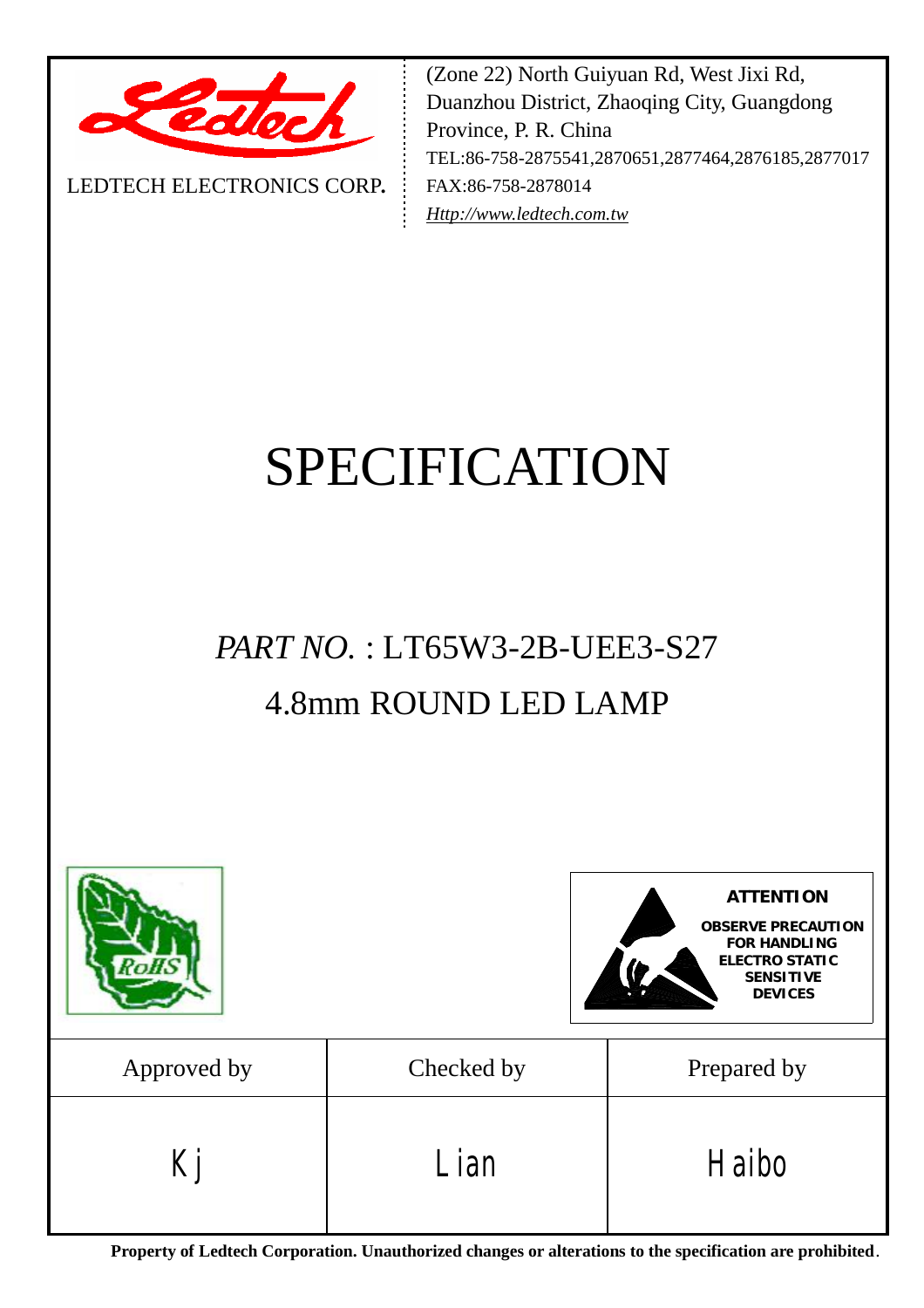

# **Description**

## **This white lamp is made with InGaN/Sapphire chip and water clear**

**epoxy resin.** 



#### Notes:

- 1. All dimensions are in mm.
- 2. Tolerance is  $\pm$  0.25mm unless otherwise noted.

### **Description**

| Part No.           | LED Chip       |                       |             |
|--------------------|----------------|-----------------------|-------------|
|                    | Material       | <b>Emitting Color</b> | Lens Color  |
| LT65W3-2B-UEE3-S27 | InGaN/Sapphire | White                 | Water clear |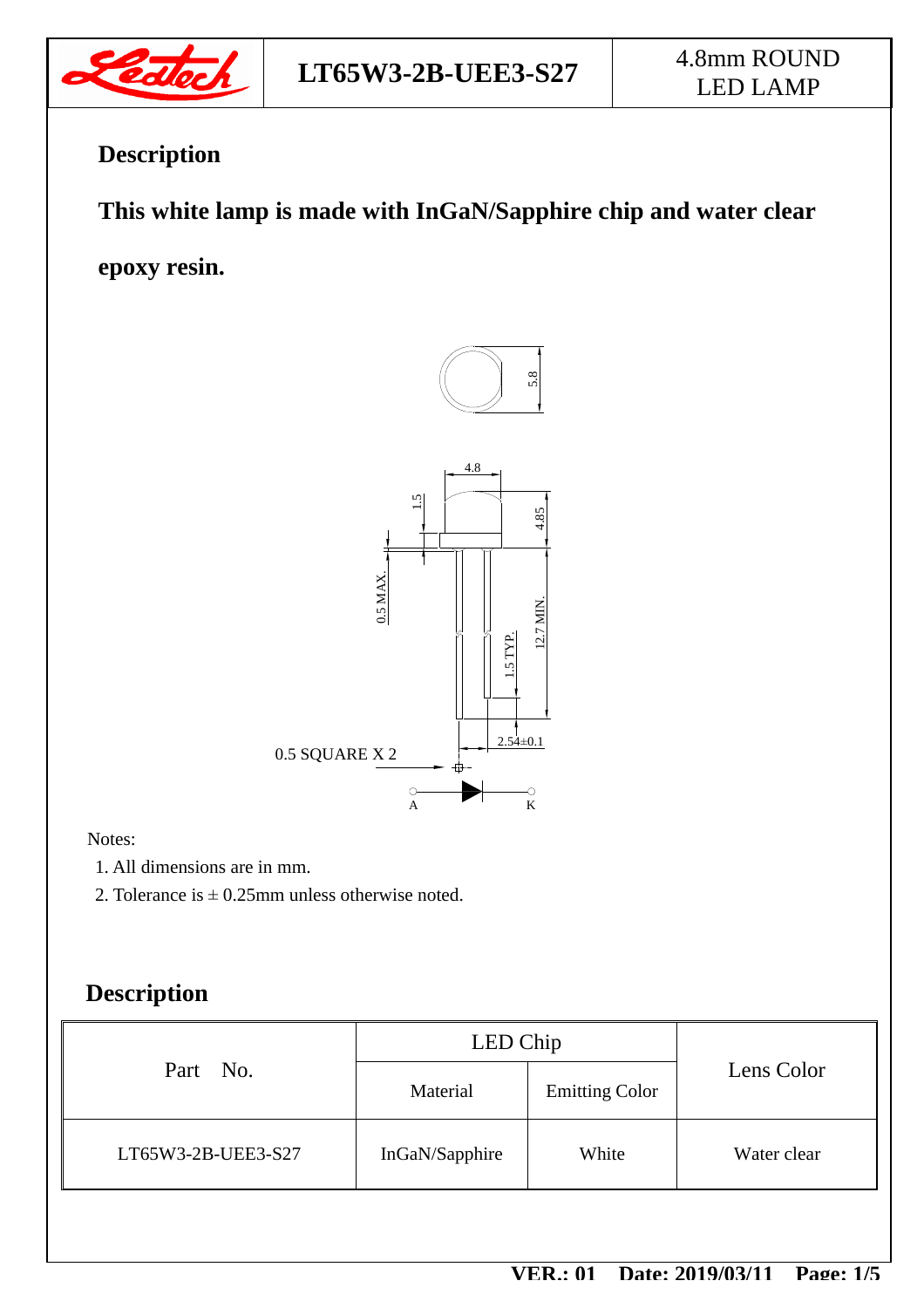

## **Absolute Maximum Ratings at Ta=25℃**

| Parameter                                       | Symbol         | Rating                                                                                  | Unit                |
|-------------------------------------------------|----------------|-----------------------------------------------------------------------------------------|---------------------|
| <b>Power Dissipation</b>                        | P <sub>D</sub> | 102                                                                                     | mW                  |
| <b>Reverse Voltage</b>                          | <b>VR</b>      | 5                                                                                       | V                   |
| D.C. Forward Current                            | If             | 30                                                                                      | mA                  |
| Reverse (Leakage) Current                       | Ir             | 10                                                                                      | $\mu$ A             |
| Peak Current(1/10Duty Cycle,0.1ms Pulse Width.) | If $(Peak)$    | 100                                                                                     | mA                  |
| <b>Operating Temperature Range</b>              | Topr           | $-25$ to $+85$                                                                          | $\int_{0}^{\infty}$ |
| <b>Storage Temperature Range</b>                | <b>Tstg</b>    | $-40$ to $+100$                                                                         | $\hat{C}$           |
| Soldering Temperature(1.6mm from body)          | <b>Tsol</b>    | Dip Soldering : $260^{\circ}$ C for 5 sec.<br>Hand Soldering : $350^{\circ}$ for 3 sec. |                     |
| Electrostatic discharge                         | <b>ESD</b>     | 6000                                                                                    | V                   |

### **Electrical and Optical Characteristics:**

| Parameter                               | Symbol         | Condition   | Min.  | Typ.  | Max.  | Unit    |
|-----------------------------------------|----------------|-------------|-------|-------|-------|---------|
| Luminous Flux                           | $\Phi$ v       | $IF = 20mA$ | 5     | 6     | 7     | lm      |
| <b>Forward Voltage</b>                  | Vf             | If= $20mA$  |       | 3.2   | 3.4   | V       |
| <b>Correlated Colour</b><br>Temperature | <b>CCT</b>     | If= $20mA$  | 10000 | 12000 | 14000 | K       |
| Reverse (Leakage) Current               | Ir             | $Vr=5V$     |       |       | 10    | $\mu$ A |
| Viewing Angle                           | $2 \theta$ 1/2 | If= $20mA$  |       | 120   |       | deg     |

Notes: 1.Tolerance of Luminous Intensity is ±15%.

2.Tolerance of Forward Voltage is ±0.1V.

3.Tolerance of Correlated Colour Temperature is ±10%.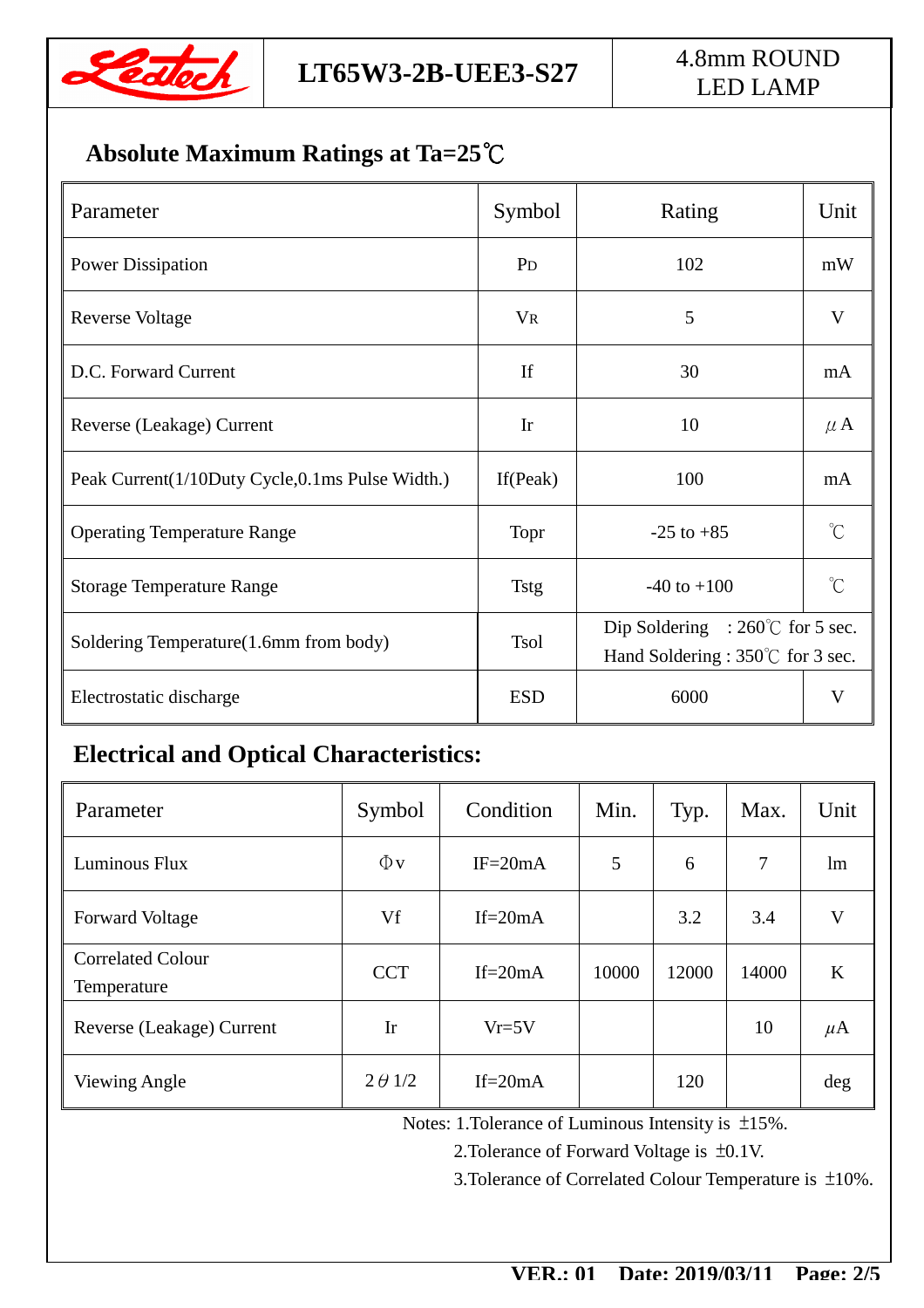

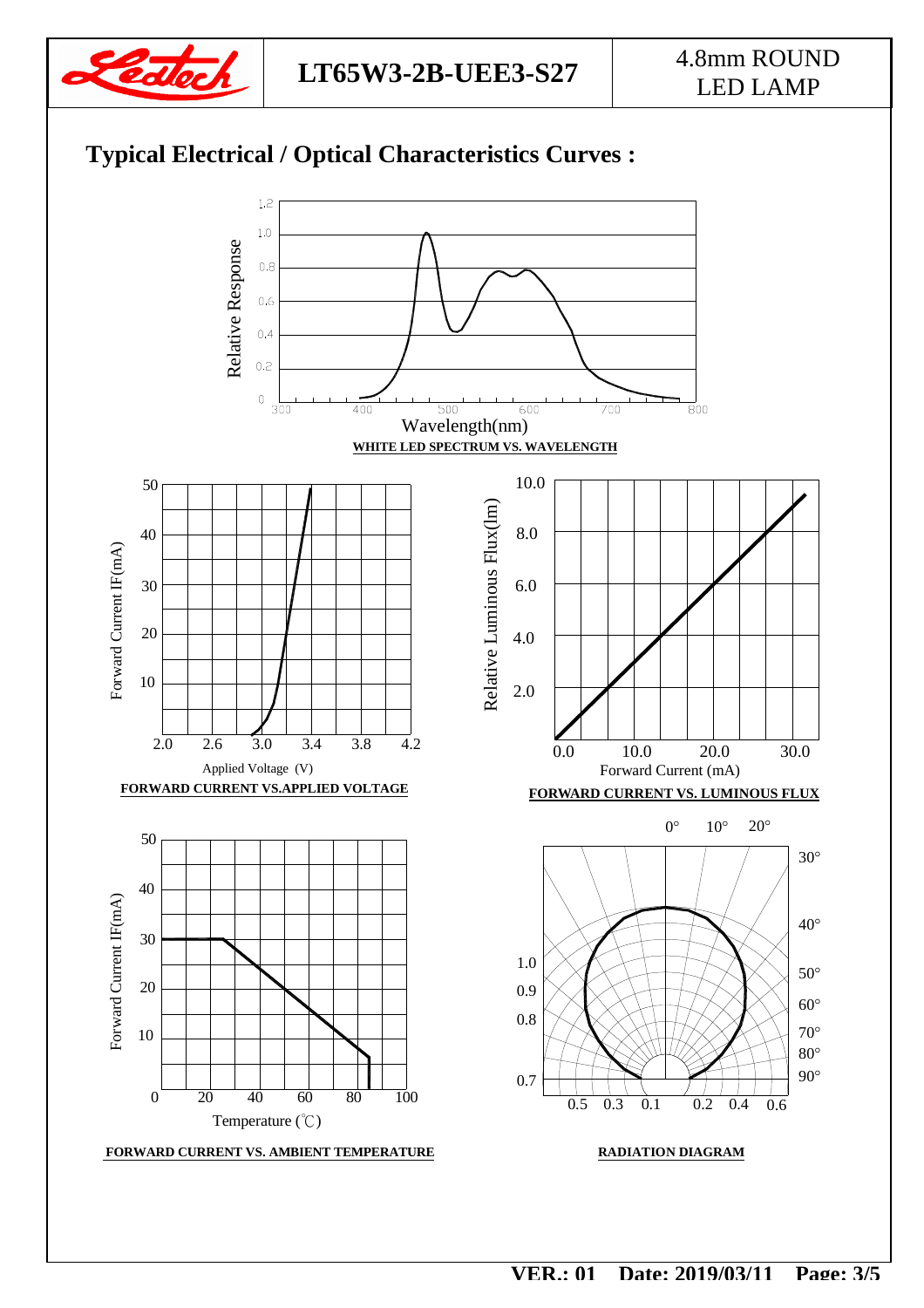

# LED LAMP

#### Precautions:

#### TAKE NOTE OF THE FOLLOWING IN USE OF LED

#### 1. Temperature in use

 Since the light generated inside the LED needs to be emitted to outside efficiently, a resin with high light transparency is used; therefore, additives to improve the heat resistance or moisture resistance (silica gel , etc) which are used for semiconductor products such as transistors cannot be added to the resin. Consequently, the heat resistant ability of the resin used for LED is usually low; therefore, please be careful on the following during use. Avoid applying external force, stress, and excessive vibration to the resins and terminals at high temperature. The glass transition temperature of epoxy resin used for the LED is approximately 120-130℃. At a temperature exceeding this limit, the coefficient of liner expansion of the resin doubles or more compared to that at normal temperature and the resin is softened. If external force or stress is applied at that time, it may cause a wire rupture.

#### 2. Soldering

Please be careful on the following at soldering.

After soldering, avoided applying external force, stress, and excessive vibration until the

products go to cooling process (normal temperature), <Same for products with terminal leads>

(1) Soldering measurements:

Distance between melted solder side to bottom of resin shall be 1.6mm or longer.

(2) Dip soldering :

Pre-heat: 90℃ max. (Backside of PCB), Within 60 seconds.

Solder bath: 260±5℃ (Solder temperature), Within 5 seconds.

(3) Hand soldering: 350℃ max. (Temperature of soldering iron tip), Within 3 seconds.

#### 3. Insertion

Pitch of the LED leads and pitch of mounting holes need to be same.

4. Others

 Since the heat resistant ability of the LED resin is low, SMD components are used on the same PCB, please mount the LED after adhesive baking process for SMD components. In case adhesive baking is done after LED lamp insertion due to a production process reason, make sure not to apply external force, stress, and excessive vibration to the LED and follow the conditions below. Baking temperature: 120℃ max. Baking time: Within 60 seconds. If soldering is done sequentially after the adhesive baking, please perform the soldering after cooling down the LED to normal temperature.

5. This LED is designed to be wave solder and dip soldered on to a PCB. If reflow soldered, Ledtech cannot guarantee its reliability.

#### Disclaimer

- 1. Our department reserves the right(s) on the adjustment of product material mix for the specification.
- 2. The product meets our department published specification for a period of twelve (12) months from date of shipment.
- 3. The graphs shown in this datasheet are representing typical data only and do not show guaranteed values.
- 4. When using this product, please observe the absolute maximum ratings and the instructions for using outlined in these specification sheets. Our department assumes no responsibility for any damage resulting from the use of the product which does not comply with the absolute maximum ratings and the instructions included in these specification sheets.
- 5. These specification sheets include materials protected under copyright of our department. Reproduction in any form is prohibited without obtaining our department's prior consent.

This product is not intended to be used for military, aircraft, automotive, medical, life sustaining or life saving applications or any other application which can result in human injury or death. Please contact authorized our department sales agent for special application request.